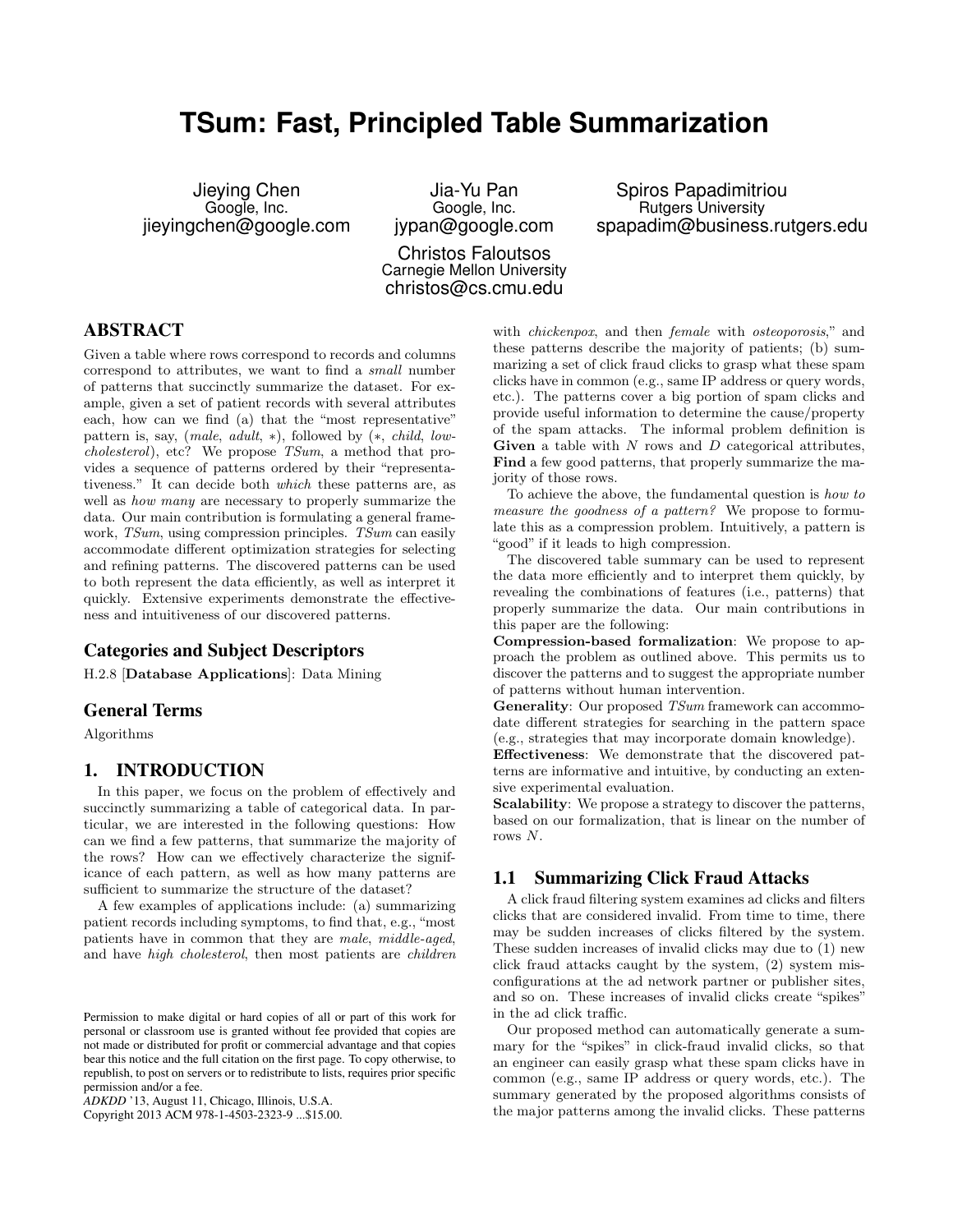provide useful information for determining the cause of an alert and whether there are leakages in the filters.

In the remainder of the paper we first introduce the proposed method, then present experiments, followed by discussion, related work and conclusions.

#### 2. PROPOSED METHOD - OVERVIEW

Our goal is to design a data mining process for finding and ranking patterns that can properly summarize a data table. Starting with the informal problem definition given in the introduction, we proceed by formalizing the key concepts of our proposed TSum framework. Our formalization is based on the Minimum Description Length (MDL) principle [11, 7]. Furthermore, our proposed framework is modular, allowing users to plug any pattern generation method into the framework. Our framework will subsequently choose those patterns that summarize the table well. Users have the flexibility to incorporate domain knowledge in the process by using a domain-specific pattern generation method.

First, we need to define precisely what we mean by "pattern" and then we define the objective function that determines which are good patterns. Finally, to illustrate the flexibility of TSum, we describe two strategies for pattern generation and show that the TSum framework can compare and incorporate both.

#### 2.1 Examples and Definitions

The typical application of the proposed  $TSum$  framework is to summarize a transactional data set with categorical attributes. More specifically, each record in the data set is a tuple  $(A_1=v_1, \ldots, A_D=v_D)$ , where  $A_i$  are the *attribute* names and  $v_i$  are the *attribute values*. In this work we consider categorical values, but it is possible to extend to other types. When the order of the attributes is known, we omit their names in a data record  $(v_1, \ldots, v_D)$ .

In this work, a pattern is a "template" that is matched by a set of records.

Definition 1. (Pattern, matching attributes, and PATTERN SIZE) A pattern is a tuple  $(A_1=u_1, \ldots, A_D=u_D)$ , where  $u_i$  can either be a specific value or a "don't care" symbol (denoted as "\*"). Attribute  $A_i$  is a matching attribute iff  $u_i \neq *$ . The number of matching attributes in a pattern P is the size of the pattern, denoted  $size(P)$ .

Following established database terminology [4], the patterns used in this work are partial match patterns. A pattern is a conjunction of conditions.

For example, consider the patient records in Figure 1, with attributes (gender, age, blood-pressure). Two example patterns are  $P_1 = (gender = M, age = adult, blood-pressure = *)$ and  $P_2 = (gender = *, aqe = child, blood-pressure = low)$ . To simplify the notation, we either omit the "dont" care" attributes from the pattern representation, i.e.,  $P_1 = (qender=M,$  $age = adult$ ) and  $P_2 = (age = child, blood-pressure = low)$ , or omit the attribute names, i.e.,  $P_1 = (M, \text{ adult}, *)$  and  $P_2 = (*,$ child, low).

Furthermore, we say that a data record  $(v_1, \ldots, v_D)$  is covered by a pattern  $P = (u_1, \ldots, u_D)$  if either  $v_i = u_i$  or  $u_i=*(\text{``don't care''}).$  A data record is coverable by different patterns, and a pattern can cover more than one record in a data table. In Figure 1, the records in the top of the table are covered by the first pattern, the records in the middle are covered by the second pattern, and the records in the

|      | gender | age   | blood-pressure  |
|------|--------|-------|-----------------|
| ID01 | M      | adult | normal          |
| ID02 | M      | adult | low             |
| ID03 | M      | adult | normal          |
| ID04 | M      | adult | high            |
| ID05 | M      | adult | $_{\text{low}}$ |
| ID06 | F      | child | $\log$          |
| ID07 | М      | child | $\log$          |
| ID08 | F      | child | low             |
| ID09 | М      | teen  | high            |
| ID10 | F      | teen  | normal          |

Figure 1: Example table with patient records. Lines highlight the groupings a human might identify:  $P_1 = (male, adult, *)$  and  $P_2 = (*, child, low)$ .

bottom are covered by neither pattern. Intuitively, a human would consider these two patterns as a good summary of the example table: most of these patients are either adult males, or children with low blood pressure.

DEFINITION 2 (PATTERN SET AND LIST). A pattern list is an ordered sequence of patterns  $\mathcal{P} = [P_1, P_2, \ldots],$  while a pattern set is simply a set of patterns  $\mathcal{P} = \{P_1, P_2, \ldots\}$ , with no particular order.

The reason for distinguishing between set and list will become clear later.

A collection of patterns provides a way to summarize a data table. For example, in Table 1, the pattern  $P_1$  can be used to summarize the first five records. In particular, the data record ID01 can be summarized as "pattern  $P_1$  with (blood-pressure='normal')". Note that the more a pattern  $P$  covers a data record  $R$ , the better  $P$  can summarize  $R$ (i.e., the less additional information we need to give to fully describe the data record  $R$ ). Similarly, the pattern  $P_2$  can be used to summarize data records ID06, ID07, and ID07. In general, a pattern can be used to summarize all of the data records that it covers. In the example, records ID09 and ID10 are not covered by any pattern, and therefore, cannot be summarized by any pattern.

Our goal is to identify a collection of patterns that best summarize a data table.

PROBLEM 1. (SUMMARIZING A TABLE WITH CATEGORI-CAL DATA) Given a data set  $\mathcal T$  that consists of records with categorical attribute values, find patterns P that summarize the data set  $\mathcal{T}$ .

Next, we formalize how we choose  $P$ . We propose to use the concept of "encoding cost" to quantify the summarization quality of a given pattern collection. Specifically, we define a cost function that measures the effectiveness of a pattern list on compressing the given data table.

PROBLEM 2 (COMPRESSION COST ESTIMATION). Given a table  $\mathcal T$  and a list of patterns  $\mathcal P = [P_1, \ldots, P_m]$ , estimate the resulting compression cost  $CC(\mathcal{T}, \mathcal{P})$ .

Given several competing pattern collections, our proposed framework TSum will identify and refine a pattern list that best summarizes the given data set, where the output pattern list achieves the smallest encoding cost.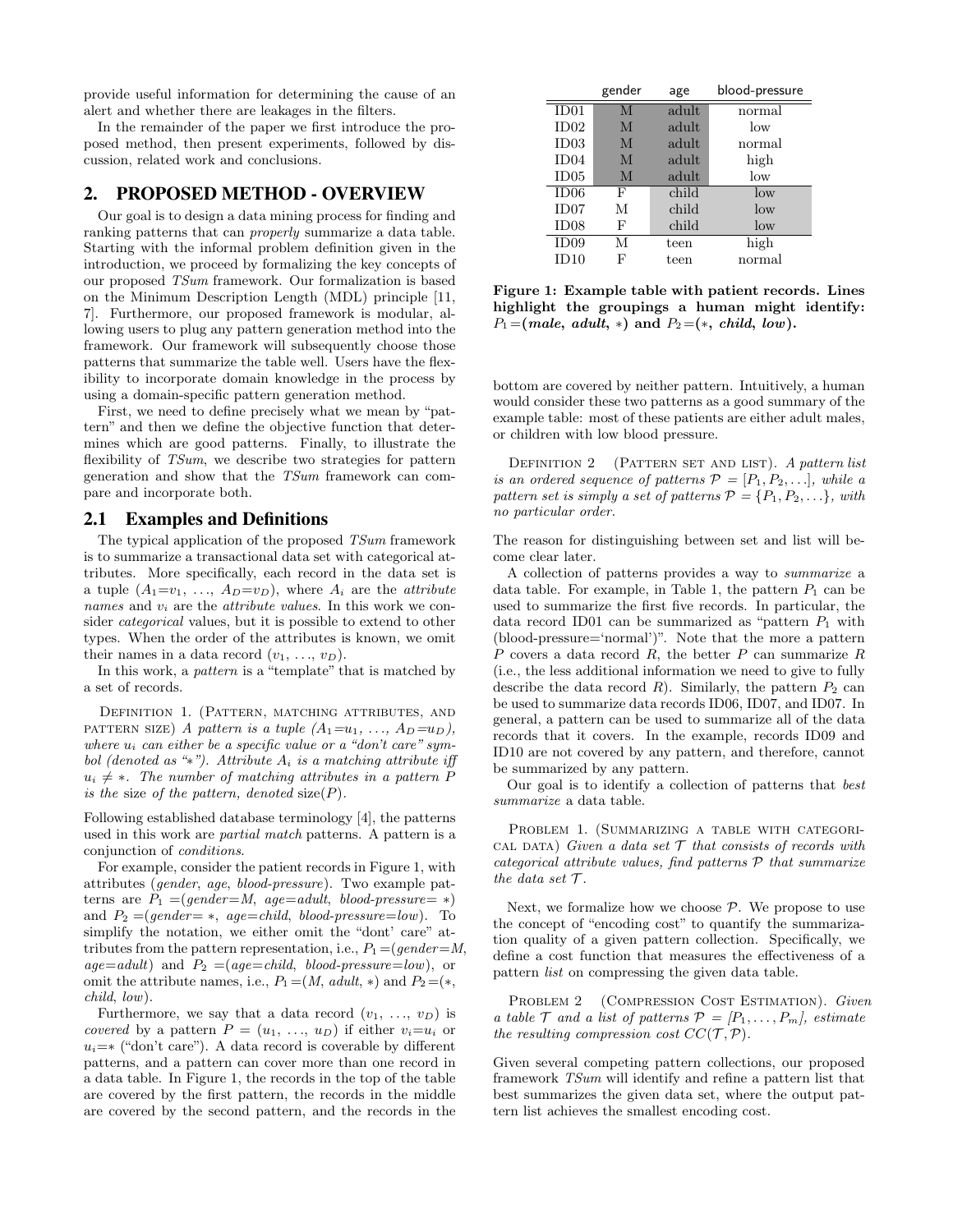PROBLEM 3 (PATTERN SELECTION). Given a data table  $T$  and several pattern collections  $P_1, \ldots, P_m$ : Identify a pattern collection, refine the patterns, and output a pattern list that achieves the lowest compression cost for the data table  $\mathcal{T}.$ 

## 3. PROPOSED FRAMEWORK

The proposed *TSum* framework uses the compressed size of a data table to choose the most successful patterns. In this section, we first describe how to use a pattern to compress data records, and we introduce our proposed compression encoding scheme. Then, we will describe our "pattern marshalling" procedure for ordering and refining an unordered set of patterns  $S$ . The output of "pattern marshalling" is an ordered list of patterns  $PMA(\mathcal{P})$ . We propose a scheme to compute the overall compression cost of a table  $\mathcal T$  using  $PMA(\mathcal{P})$ . At the end, *TSum* selects and outputs the pattern list  $PMA(\mathcal{P}^*)$  which achieves the best compression cost on the given data table  $\mathcal{T}$ .

## 3.1 Pattern Encoding and Compression Cost

We first define a few important concepts. As we mentioned earlier, the coverage of a pattern P is the count of records that satisfy P. The footprint of a pattern P on a data set  $\mathcal T$ , denoted as  $FP(P, \mathcal T)$ , is the number of bits that the pattern can represent and thus save:  $FP(P, \mathcal{T}) =$  $Cov(P, \mathcal{T}) * size(P)$ . Intuitively, the footprint of a pattern P on a data table  $\mathcal T$  is correlated to the number of matched attributes covered by the pattern  $P$  on  $\mathcal{T}$ .

We propose an encoding scheme to compress the set of data records covered by a pattern  $P$ . The proposed encoding scheme can be illustrated using the example in Figure 1. In the figure, pattern  $P_1$  covers the records ID01, ID02, ID03, ID04, ID05. These five records can be compressed by specifying three components: the pattern  $P_1$ , the number of records covered by  $P_1$ , and the attribute values that are not covered by  $P_1$ .

The matched attributes, matched(P), of a pattern  $P=(u_1,$  $\dots, u_D$ , are exactly the attributes that the pattern specifies; the rest we shall refer to as the don't care attributes.

DEFINITION 3 (MODEL COST OF A PATTERN). The cost of encoding a pattern is:

$$
CC(P) = D + \sum_{i; A_i \in matched(P)} W_i
$$
 (1)

A pattern  $P=(u_1, \ldots, u_D)$  can be encoded in two parts: (1) a D-bit bitmap specifying the matching attributes (bit value 1) and the "don't care" attributes (bit value 0), and (2) the values of the matching attributes. Since  $W_i$  is the number of bits for encoding the values of attribute  $A_i$ , this completes the definition.

DEFINITION 4 (COMPRESSION COST OF A PATTERN). Given a pattern P and a data table  $\mathcal{T}$ , the set of records  $\mathcal{R}$  covered by P can be compressed in  $CC(P, \mathcal{T})$  bits, that is

$$
CC(P, \mathcal{T}) = CC(P) + \log^*(N) + N * \sum_{i, A_i \notin matched(P)} W_i.
$$
 (2)

where  $\log^*(N)$  is the cost in bits to store the self-delimiting version of integer  $N$  (see [11]).

| Symbol         | Definition                                     |
|----------------|------------------------------------------------|
| N              | Number of records                              |
| $\prime$       | Number of attributes                           |
| $W_i$          | Average number of bits for $i$ -th attribute   |
| $V_i$          | Vocabulary $=$ number of distinct values of    |
|                | $i$ -th attribute                              |
| ${\cal P}$     | pattern-list = $(P_1, P_2, \ldots, P_k)$       |
| k <sub>i</sub> | Number of patterns in pattern-list             |
| $N_i$          | Number of records matching the $i$ -th pattern |
| $\log^*(i)$    | Number of bits to encode integer $i$           |

Table 1: Symbols and definitions

The compression requires encoding 3 pieces of information: (1) the pattern  $P$ , (2) the number of records covered by  $P$ , and (3) the attribute values in  $R$  that are not covered by  $P$ . Since  $N$  is the number of records in  $R$  (the coverage of  $P$ on  $\mathcal{T}$ ), the second term follows. In practice, we substitute  $\log^*(N)$  with  $\log^*(N) = 2 * \lceil \log_2(N + 2) \rceil$ . The third term is the cost for encoding the attribute values of  $R$  that are not covered by the pattern P. This completes the justification of Definition 4.

Table 1 gives the definitions of symbols that we use.

#### 3.2 Marshalling and Refining a Pattern Set

With our proposed encoding scheme introduced in Definition 4, given a pattern set  $\mathcal{P} = \{P_1, \ldots, P_k\}$ , we can now compress a data table  $\mathcal T$  by compressing the records covered by each of the patterns  $P_i$  in  $P$ . However, in some cases, a data record may be covered by more than one pattern in the given  $P$ . How do we resolve such conflict and achieve the best compression? In this section, we introduce a "pattern marshalling" procedure to determine a precedence among the patterns in  $P$  and compress a data set using the patterns in their marshalled ordering.

We propose to order the patterns according to the benefit that a pattern can provide in terms of the "compression savings."

DEFINITION 5 (COMPRESSION SAVING). The compression saving of a pattern P on a data table  $\mathcal{T}$ , denoted as  $Saving(P, \mathcal{T})$ , is the amount of compression it can achieve. Specifically, it is the difference of bits between the uncompressed and compressed representations of the data records covered by pattern P. Let N be the number of records covered by pattern P and D be the number of attributes in  $\mathcal T$ . Then,

$$
Saving(P, T) = Benefit(P, T) - Overhead(P, T). (3)
$$

Intuitively, Saving $(P, \mathcal{T})$  consists of two terms: (1) the benefit of using the pattern to represent data records,

$$
Beneft(P, T) = (N - 1) * \sum_{i, A_i \in matched(P)} W_i,
$$
 (4)

and (2) the overhead of using the pattern in the representation,

$$
Overhead(P, \mathcal{T}) = D + \log^*(N) \tag{5}
$$

To resolve the conflict when a data record is covered by more than one pattern, we propose to "marshall" the patterns according to their compression saving. The pattern with the highest compression saving will take precedence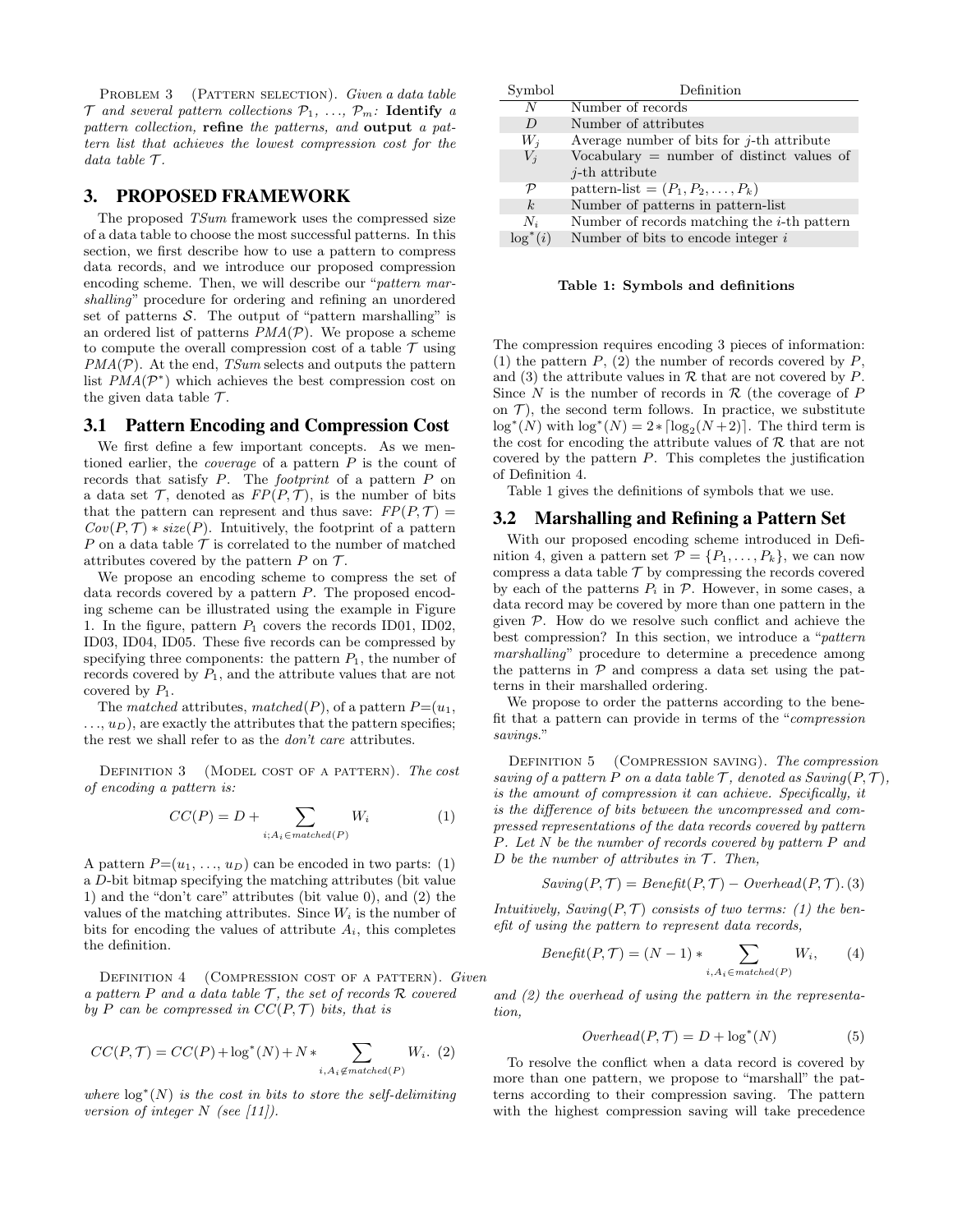over other patterns. Therefore, when there is a coverage conflict, the data record will be assigned to the pattern with the highest compression saving.

More specifically, given a set of patterns  $S$ , the "pattern marshalling algorithm (PMA)" iteratively picks a pattern from  $S$  which has the highest compression saving. After each iteration, the data records that have been covered by the patterns chosen so far will be removed from consideration. The compression saving of the patterns at the next iteration is considered only on the remaining data records which have not been covered by any chosen pattern. In other words, at each iteration, the pattern chosen is that with the best "incremental compression saving." The PMA algorithm repeats the iterations until no pattern has positive incremental compression saving.

DEFINITION  $6$  (RESIDUE DATA TABLE). Given a data table  $\mathcal T$  and a pattern collection  $\mathcal P$ , we defined the "residue data" table" of  $\mathcal T$ , with respect to  $\mathcal P$ , as the data records that are not covered by any of the patterns in P. We denote the residue data table as  $\mathcal{T} \setminus \mathcal{P}$ .

DEFINITION 7 (INCREMENTAL COMPRESSION SAVING). Given a list of patterns  $\mathcal{P} = [P_1, \ldots, P_l]$  and a data set  $\mathcal{T}$ , the "incremental compression saving" of a new pattern P, with respect to  $P$ , is defined as:

 $Saving(P, \mathcal{T} \setminus \mathcal{P}) = Beneft(P, \mathcal{T} \setminus \mathcal{P}) - Overhead(P, \mathcal{T} \setminus \mathcal{P}).$ (6)

Intuitively,  $Saving(P, \mathcal{T} \setminus \mathcal{P})$  is essentially the compression saving of P on the residue data table  $\mathcal{T} \setminus \mathcal{P}$ .

Given a set of patterns, the PMA algorithm ranks the patterns by their (incremental) compression saving, and outputs a list of patterns that are useful in compressing the data table in question. Algorithm 1 shows the pseudocode of the PMA algorithm.

To compress the entire data table  $\mathcal T$  using a "marshalled" pattern list  $\mathcal{P} = [P_1, \ldots, P_k]$ , we propose a procedure similar to the PMA algorithm. The procedure starts from the first pattern  $P_1$ , compresses the records in  $\mathcal T$  covered by  $P_1$ , and then continues to the next pattern and compresses the records in the residue data set.

In practice, we always include the "don't care" pattern, i.e.,  $(*, \ldots, *)$  in the pattern list when compressing a data table. The "don't care" pattern can be used in representing the data records that are not covered by any other pattern in the given pattern list.

We now can define the total compression cost of a data table  $\mathcal T$ , using a given set of (marshalled) patterns  $\mathcal P$ :

DEFINITION 8 (COMPRESSION COST OF A DATA TABLE). Given a data table  $T$  and a "marshalled" pattern list  $P =$  $[P_1, \ldots, P_k]$ , the total compression cost of  $\mathcal T$  using  $\mathcal P$  is:

$$
CC(\mathcal{P}, \mathcal{T}) = \sum_{i=1}^{k} CC(P_i, \mathcal{T} \setminus \{P_1, \ldots, P_{i-1}\}).
$$
 (7)

In the equation,  $CC(P_i, \mathcal{T} \setminus \{P_1, \ldots, P_{i-1}\})$  is the compression cost of  $P_i$  on the residue data table  $\mathcal{T} \setminus \{P_1, \ldots, P_{i-1}\}\$ (see Definitions 4 and 6).

DEFINITION 9 (THE TSum FRAMEWORK). Given a data table T, and an input collection of pattern sets  $\mathcal{I} = \{P_1, \ldots, P_k\},\$ the TSum framework selects and refines (through marshalling)

a pattern set  $\mathcal{P}^*$  that best summarizes the table  $\mathcal T$  in terms of compression saving. In the functional form,

$$
\mathcal{P}^* = TSum(\mathcal{T}, \mathcal{I} = \{\mathcal{P}_1, \dots, \mathcal{P}_k\}),\tag{8}
$$

where

$$
\mathcal{P}^* = \arg\min_{\mathcal{P}in\mathcal{I}} CC(\mathcal{T}, PMA(\mathcal{P})).
$$
 (9)

The final output of the TSum framework is the marshalled pattern list  $PMA(\mathcal{P}^*)$ .

## 4. PATTERN GENERATION STRATEGIES

The TSum framework takes in one or more pattern sets and selects a pattern set (after "marshalling") that is best in summarizing a data table. The input pattern sets are therefore important regarding the quality of the summarization. In this work, the best summarization for a data table corresponds to the pattern set that best compresses the data table. Unfortunately, there are exponentially many possible pattern sets that can compress the data table, and it is difficult to find the one that achieves the best compression.

In this section, we introduce two strategies for generating a pattern set that captures the major characteristics of a data table, namely, the "Spike-Hunting" strategy and the "Local-Expansion" strategy. The Spike-Hunting strategy identifies the major multi-dimensional "spikes" in the given data set, where the "spikes" usually correspond to (and, summarize) major groups of data records in the data set. On the other hand, the Local-Expansion strategy tries to "grow" patterns to increase the compression saving on the data records.

#### 4.1 The Spike-Hunting Strategy

Real world data sets usually contain clusters among attribute values. These clusters sometimes capture key properties of the data set and provide a good summary of the data set. The most significant clusters of attribute values also reveal themselves as "spikes" in the multi-dimensional attribute space. In this work, each spike is represented as a set of conditions such as  $\{A = a, B = b, \ldots\}$ , which is the same representation as that of a pattern (Definition 1).

We propose a pattern generation strategy ("Spike-Hunting") to find these attribute-value spikes (patterns) in a data table. At the high level, the procedure of the "Spike-Hunting" strategy is as follows: First, pick an attribute A that is "spiky" with respect to the marginal distribution of A, and then find the attribute values of A that forms the spike (say,  $A = a$ ). Then, recursively repeat the same steps of picking spiky attributes and finding spike values, from the attributes that have not been considered yet and conditioned on only the data records that satisfy the spiky conditions found so far. Algorithm 2 shows the algorithm details.

Intuitively, the Spike-Hunting algorithm progressively searches for a multi-dimensional spike starting from single attributes. When a spike is found in the marginal distribution of one attribute, the algorithm continues to refine that spike by examining the marginal distributions on other attributes, conditioned on those attributes (and their corresponding spike values) that have already been included in the spike pattern.

In the Spike-Hunting algorithm, we use the entropy of an attribute's (conditional) marginal distribution to determine if there is a spike on that attribute. Then, we determine the values in the conditional marginal distribution that belong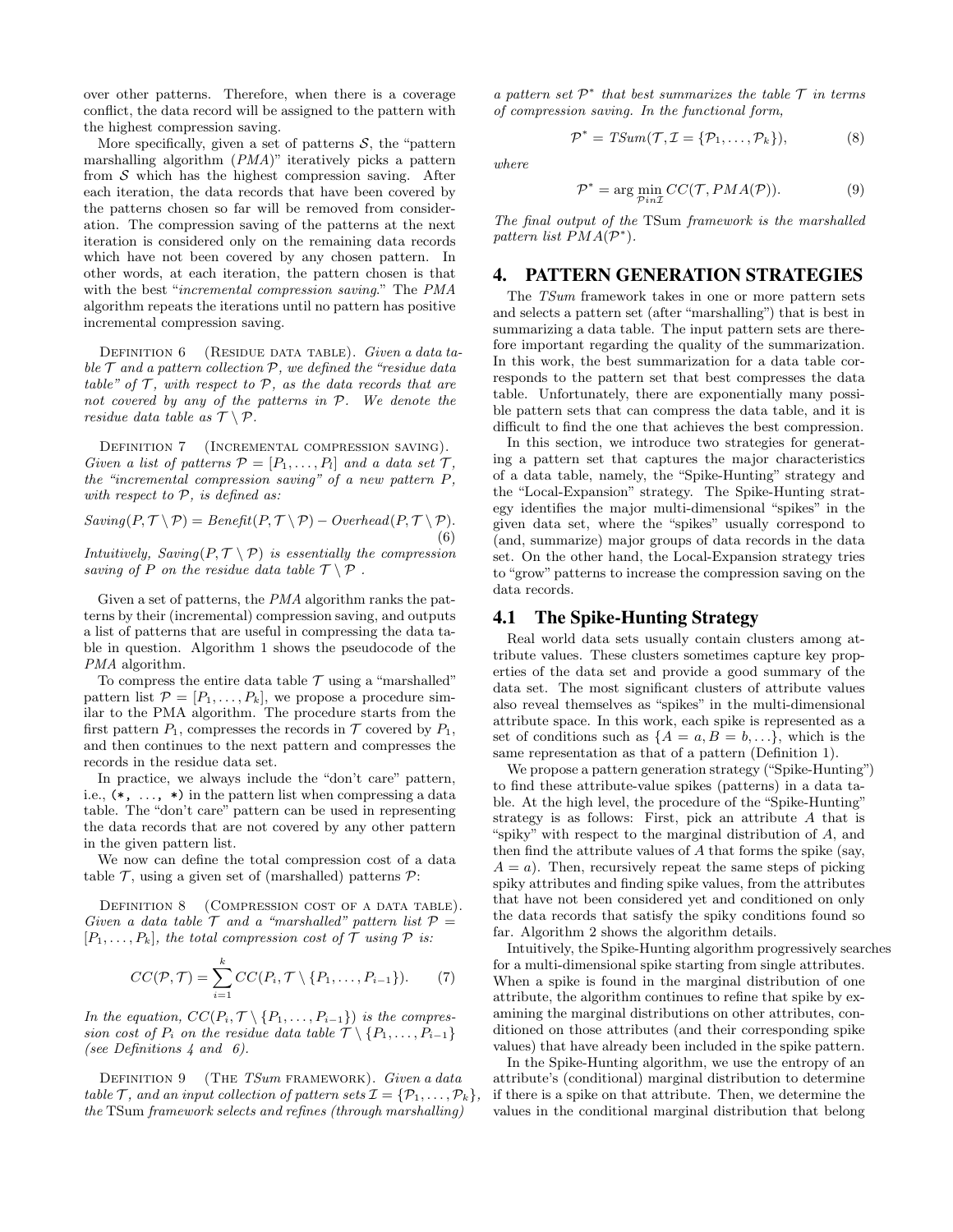Algorithm: (Pattern Marshalling) *PMA*  $(S, T)$ **Input:**  $\mathcal{T}$ : Table, N rows, D attributes **Input:** S: Set of m patterns  $\{P_1, \ldots, P_m\}$ **Output:** The best pattern-list  $\mathcal{P} = [P_{i_1}, ... P_{i_k}]$  $P = \varnothing;$  $\mathcal{R} = \mathcal{S}$ ; while  $\mathcal{R} \neq \emptyset$  do //Select the pattern with the top "incremental" compression saving. Sort R by the  $Saving(P, \mathcal{T} \setminus \mathcal{P})$ , w.r.t. P; Let the top pattern be  $P_{top} = \arg \max_{P \in \mathcal{R}} Saving(P, \mathcal{T} \setminus \mathcal{P})$ ; Let the incremental compression saving be  $b_{top} = \max_{P \in \mathcal{R}} Saving(P, \mathcal{T} \setminus \mathcal{P})$  $//b_{top}$  could be non-positive, if so, ignore the pattern  $P_{top}$ . if  $b_{top} > 0$  then //Append  $P_{top}$  at the end of the output pattern list  $P$ .  $\mathcal{P} \leftarrow [\mathcal{P}, P_{top}]$ ; end //Update remaining patterns.  $\mathcal{R} \leftarrow \mathcal{R} \setminus P_{top}$ ; end  $//P$  now is a sorted list of patterns. return P

Algorithm 1: Pattern-marshalling algorithm (PMA): Picks patterns with the best incremental compression saving, and skips the ones with zero or negative saving.

to the spike (i.e., the values which are by far more probable than other values). We take the top few values of A that capture the majority of the energy (variance) of the (conditional) distribution as the spike values.

We note that the high-level procedure of Spike-Hunting algorithm looks similar to the CLIQUE algorithm [3], if we viewed each distinct attribute value as an "interval" when using CLIQUE. One difference between the proposed Spike-Hunting algorithm and CLIQUE is the objective function used in selecting the (subspace) dimensions. In particular, Spike-Hunting uses the entropy function, followed by the energy ratio check, whereas CLIQUE uses a user-specified density threshold, to identify dimensions having dense regions. In our experiments (Section 5), we will show that  $TSum$ can work with any pattern generation strategy, whether it be Spike-Hunting (a strategy with a procedure similar to that of the CLIQUE algorithm) or any other strategy, and compare and select the appropriate patterns from the ones generated by these different strategies.

## 4.2 The Local-Expansion Strategy

Based on the proposed compression cost function (Definition 4), we also design a pattern generation strategy that directly looks for patterns that could minimize the compression cost. Our approach for finding each such pattern is a "best-first" approach: we start from single attributes first and find a single-condition pattern  $P = \{(A = a)\}\)$  that has the best compression saving, and then expand the pattern by adding other conditions until the compression cost can not be improved. To find the next pattern, the same procedure is repeated, but only on the "residue" data table, the part of the data table not covered by the patterns found so far. Because this strategy generates a pattern by expanding in a "best-first" fashion, we called this strategy the "Local-Expansion" method. Algorithm 3 shows the details of this method.

Figure 2 illustrates the process of pattern expansion (Algorithm 4). A pattern  $P_1$  will be expanded to  $P_2$  by adding an additional condition, if the compression saving (indicated



Figure 2: Illustration of pattern expansion: The blue area indicates the saving that a pattern  $P_1$  can achieve. The Local-Expansion algorithm will expand  $P_1$  to  $P_2$  (depicted by the red area) if  $P_2$  has bigger compression saving (that is, roughly speaking, if the red area is bigger than the blue area).

by the colored areas in the figure) increases. According to Definition 5, the compression saving of a pattern is dominated by the term  $Beneft(P, T)$ , which is closely related to the colored area in the figure.

#### 4.3 General Pattern Generation Strategy

The two strategies that we presented above, the Spike-Hunting method and the Local-Expansion method, are just two of the many possible methods for generating pattern sets to summarize a data table. We would like to emphasize that the proposed TSum framework can work with any pattern set, regardless of whether it is generated by our proposed strategies or not.

The two strategies we proposed are two special cases of a more general strategy for pattern generation. Conceptually, the Spike-Hunting and Local-Expansion algorithms are both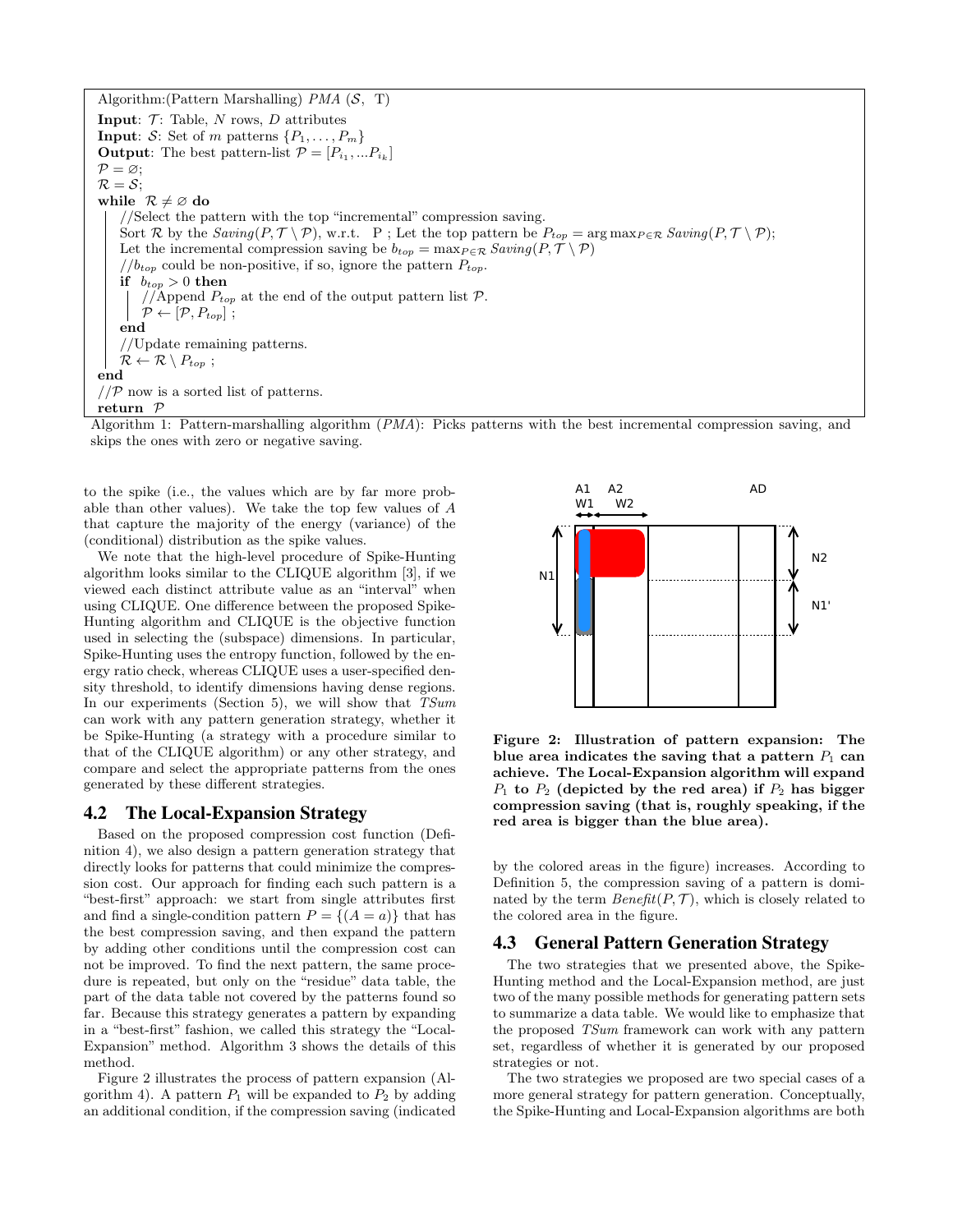Algorithm:Spike-Hunting  $(\mathcal{T})$ **Input:** A table  $\mathcal T$  with  $N$  rows and  $D$  attributes **Output:** A list of patterns  $P$  $P = \varnothing$ ; foreach *attribute A* in  $T$  do //Check whether  $A$ 's marginal distribution is spiky. if  $Entropy(A) \leq threshold$  then Identify the values forming the spike  $SV = \{a_1, a_2, \ldots\};$ foreach *value a in*  $\{a_1, \ldots\}$  do //Create a table conditioned on  $A = a$ . Let  $\mathcal{T}'$  be the table which contains records with  $A = a$ , and does not include the attribute A; //Recusively find the spikes.  $\text{SubPatterns} = \text{Spike-Hunting}(\mathcal{T}');$ foreach pattern P in SubPatterns do  $P_{new} = \{A = a\} \cup P;$  $\mathcal{P} = \mathcal{P} \cup P_{new}$ ; end end end end return P

Algorithm 2: The Spike-Hunting algorithm.

Algorithm:Local-Expansion  $(\mathcal{T})$ **Input:** A table  $\mathcal T$  with  $N$  rows and  $D$  attributes **Output:** A list of patterns  $P$  $P = \varnothing;$ while  $\mathcal T$  is not empty do //Expand from an empty pattern (Algorithm 4).  $P = Expand(\mathcal{T}, \varnothing)$ //Stop, if we cannot achieve more compression saving. if  $P == \emptyset$  then break; end //Found a new pattern.  $P = P \cup \{P\}$ ; //Update the table by removing records covered by  $P$ .  $\mathcal{T} = \mathcal{T} - \{$  tuples covered by P}; end return P

Algorithm 3: The Local-Expansion algorithm

doing a traversal on a lattice space of all possible patterns. The two algorithms have different criteria to decide which branch to traverse first and when to stop the traversal.

Figure 3 illustrates the lattice structure of our space, using the "patient" toy dataset in Figure 1. We start from the empty pattern-list  $((*,*,*))$ , and we proceed with two types of expansions: (a) condition-expansion, where we add one more condition to one of the existing patterns of the patternlist (see thin-lines in Figure 3), and (b) pattern-expansion, where we append one more pattern to the pattern list  $P$ (thick line in Figure 3)

The Spike-Hunting and Local-Expansion methods use different criteria when doing condition-expansion. The Spike-Hunting method does the condition-expansion step when it detects additional spiky attribute values, and the expansion to a new attribute can have multiple choices of values (if the spike consists of more than one value). On the other hand, the Local-Expansion method expands with a new condition if adding the new condition can increase the compression

saving of the pattern.

Both methods do a series of condition-expansion operations until the expansion of a pattern stops, then a patternexpansion operation is performed to find the next pattern. Both methods do not revisit a pattern after it is finalized. Regarding the pattern-expansion operation, the Spike-Hunting method starts a new pattern by back-tracking from the pattern finalized before. On the other hand, the Local-Expansion method starts a new pattern from scratch, but considers only the data records on the residue data table, not on the entire table.

## 5. EXPERIMENTS

In this section, we consider the following data sets from UC-Irvine repository.

- ADULT50-: Adults with income less than 50K (24720 records, 7 attributes).
- ADULT50+: Adults with income greater than 50K (7841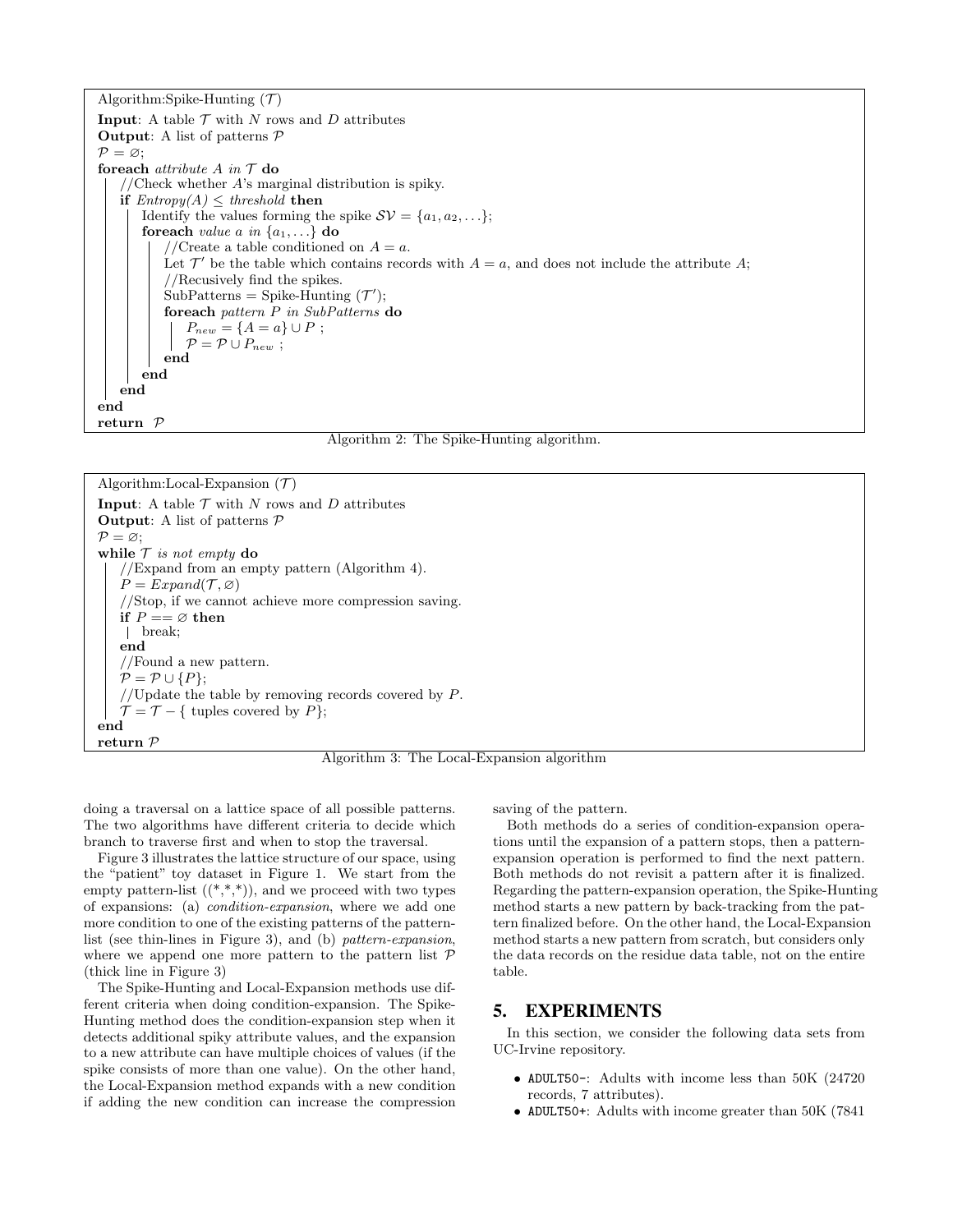Algorithm:  $Expand(\mathcal{T}, P)$ **Input:**  $\mathcal{T}$ : A table with N rows and D attributes Input: P: A pattern from which to start the expansion **Output:**  $P_{expand}$ : An expanded pattern with a best compression saving foreach attribute A not included in P do foreach value a of A do Let P' be the expanded pattern by appending  $(A = a)$  to P; Compute the compression saving of  $P'$  on  $\mathcal T$ . end end Let  $P_{best}$  be the expanded pattern with the biggest compression saving  $Saving(\mathcal{T}, P_{best})$ .; if  $Saving(\mathcal{T}, P_{best}) > Saving(\mathcal{T}, P)$  then //Continue the expansion recursively. return  $Expand(\mathcal{T}, P_{best})$ end else  $\mid$  return  $P$ end

Algorithm 4: Expanding a pattern to improve compression saving. The best pattern may be the empty pattern, i.e., no pattern:  $(*, *, ..., *).$ 

| Dataset     | ADULT50-        | ADULT50+        | CENSUS        | NURSERY         |  |
|-------------|-----------------|-----------------|---------------|-----------------|--|
| <b>Best</b> | Local Expansion | Local Expansion | Spike Hunting | Local Expansion |  |
| <b>Bits</b> | 447.477         | 124.252         | 2,037,398     | 216.126         |  |
| Coverage    | $100\%$         | 100\%           | 43.81\%       | 100%            |  |

Table 2: Winning heuristic, for each dataset



Figure 3: Lattice organization of our search space. Light line: "condition-expansion"; thick line:"pattern-expansion".

records, 7 attributes).

• NURSERY: Nursery data (12960 records, 9 attributes).

We run TSum with the two proposed pattern generation strategies, Spike-Hunting and Local-Expansion. Table 2 reports the winning strategy and the corresponding bit cost. Notice that Local-Expansion usually wins, but not always. In general, Local-Expansion tends to choose patterns with much broader coverage, because these typically give larger compression saving. On the other hand, Spike-Hunting tends to produce patterns with much fewer "don't cares" (∗), which usually correspond to fairly focused spikes and, hence, have lower coverage. In other words, Local-Expansion tries to cover as many rows of the table as possible, whereas Spike-Hunting will mostly cover "hot-spots" in the table. Shorter

patterns help reduce the bit cost by covering a larger number of rows, whereas longer patterns cover more attributes and therefore need fewer bits to describe each row they cover. Spike-Hunting will try to explore as many attributes as possible by considering all rows in the table, whereas Local-Expansion progressively excludes rows by considering only the remainder table. If "hot-spots" are fairly spread out, then Spike-Hunting may succeed in finding patterns that achieve a lower bit cost. In general, however, Local-Expansion will tend to produce patterns with lower bit cost.

Finally, we should point out that, our pattern marshalling method will refine any pattern set and rank patterns with respect to how "informative" they are, whether they are produced by Local-Expansion, Spike-Hunting, or another strategy. Next we give more details for each dataset.

ADULT *dataset.* This dataset is from the UCI repository, and is already naturally subdivided into two classes: people above or below income of \$50K (ADULT50+ and ADULT50-, respectively).

For ADULT50-, the Local-Expansion algorithm wins, with a bit cost of 447, 477. The top 3 patterns are listed in Table 3. In the table, "footprint" indicates the number of bits used in encoding the attribute values matched by a pattern.

For comparison, in Table 4 we also show the top patterns selected by Spike-Hunting, even though this is not the winning strategy on this data set (total bit cost 470,406). We clearly see that these patterns have much fewer don't care attributes. Both sets of patterns make sense. Those selected by Local-Expansion show the important broad properties in the dataset (as reflected by the lower total bit cost), whereas those selected by Spike-Hunting are more focused on hotspots in the data set that are important (i.e., hot spots that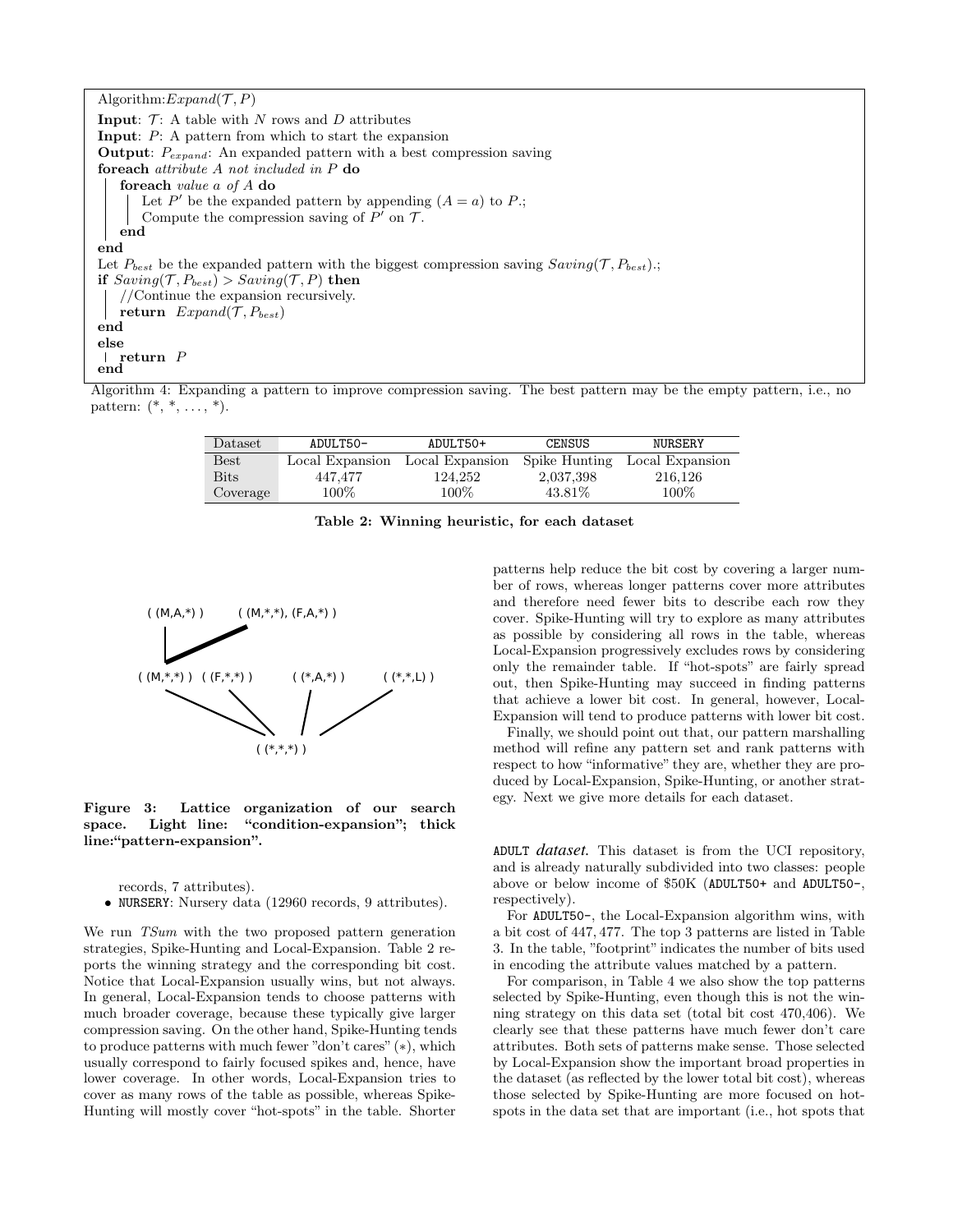| age |         |        |        |         |        | workclass education marital occup. race sex Footprint Benefit Coverage |        |           |
|-----|---------|--------|--------|---------|--------|------------------------------------------------------------------------|--------|-----------|
| $*$ | private |        | $\ast$ | white * |        | 104104                                                                 | 104061 | $60.16\%$ |
|     |         |        | $\ast$ | white   | $*$    | 17481                                                                  | 17442  | $23.57\%$ |
| $*$ | private | $\ast$ | $\ast$ | black   | $\ast$ | 13657                                                                  | 13614  | 7.89%     |

Table 3: Top three patterns of the winning strategy (Local-Expansion) selected by TSum for ADULT50- data.

| age       | workclass | education    | marital-status     | occup. | race  | sex    | Footprint | Benefit | Coverage |
|-----------|-----------|--------------|--------------------|--------|-------|--------|-----------|---------|----------|
| $20 - 30$ | private   | some-college | never-married      | ж      | white | $\ast$ | 22192     | 22137   | 4.72\%   |
| $20 - 30$ | private   | HS-grad      | never-married      | ж      | white | $\ast$ | 21071     | 21016   | 4.49%    |
| $30 - 40$ | private   | HS-grad      | married-civ-spouse | $\ast$ | white | M      | 12680     | 12624   | $2.56\%$ |

Table 4: Top three patterns (ranked by our pattern marshalling algorithm) using Spike-Hunting on ADULT50-.

still achieve notable reduction in bit cost).

In summary, both algorithms produce reasonable summaries, with broad characteristics that reflect the design goals of each optimization heuristic. Furthermore, the patterns produced by the winning strategy (Local-Expansion), as chosen by TSum, make sense as a good summary of the broad characteristics of the dataset: people at this income bracket are usually younger, there is no dominating marital status, and no dominating occupation. This is naturally reflected by our proposed bit cost, and agrees with intuition.

Before we continue, we note that, for each pattern, the footprint is a good approximation of the benefit, i.e., the actual number of compression bits. Thus, for the remaining datasets we just show footprint.

For ADULT50+, TSum again chooses Local-Expansion as the winning strategy, with a total bit cost of 124, 252. Table 5 further shows the top three patterns selected by TSum. The observations when comparing against Spike-Hunting are very similar to those for ADULT50-. Finally, the patterns again make sense and form a good summary of the broad characteristics: people in this income bracket are usually older, and thus married.

CENSUS *dataset.* Here Spike-Hunting is chosen as the winning strategy by TSum, with a bit cost of 2, 037, 398 (versus 2, 210, 319 bits for Local-Expansion). As noted earlier, we believe this is because the spikes in this dataset are more broad. In more detail, Local-Expansion progressively searches for patterns, favoring those with higher coverage, and subsequenty excluding the covered rows in its search. On the other hand, Spike-Hunting tends to give patterns with more attribute values (and fewer "don't cares") at the cost of typically lower coverage. However, each covered record can be described with fewer bits, since the Spike-Hunting patterns tend to include more attributes. In summary, both algorithms produce reasonable summaries according to the design of their optimization heuristics (and the marshalling process of TSum can produce a good ranking of patterns from either strategy) and, depending on the structure of the dataset, one strategy may be overall better than others. Again, the total bit cost reflects the properties of good summaries of the broad characteristics.

*Nursery dataset.* The nursery dataset is essentially synthetic, with mostly independently uniform random distributions, and thus it is interesting to note that TSum finds no meaningful summary because none exists. The results



Figure 4: Linear scalability: run time vs number of records.

themselves are not interesting, and thus omitted.

#### 5.1 Scalability

Figure 4 shows that the running time of our algorithm is linear on N (number of records). The dataset was ADULT50and we sampled records, with sample sizes from 4000 to 24720. We report the average running time over 5 runs, along with the error-bars (red) for one standard deviation.

## 6. BACKGROUND AND RELATED WORK

Clustering and co-clustering There are numerous such algorithms including methods for numerical attributes (Birch [15], CURE [8], DBSCAN [12], and OPTICS [5]), categorical attributes high dimensional variations (subspace clustering [3] and projected clustering [2]). All of these methods finds cluster centers alone, or cluster centers together with subsets of dimensions. However, they generally do not produce patterns or rules. Furthermore, most of the above approaches need some user-specified parameter or threshold.

Association Rules Association rules typically operate on sets (or, binary attributes), such as "market baskets." However, (a) they need user-defined parameters (e.g., min-support, etc), and (b) they generate too many rules, which defeats the purpose of summarization. Several publications try to address this issue, e.g., [1, 13, 14, 16]. Most of this work needs some user-defined parameter. More importantly, the pattern sets that any of these approaches produce can be